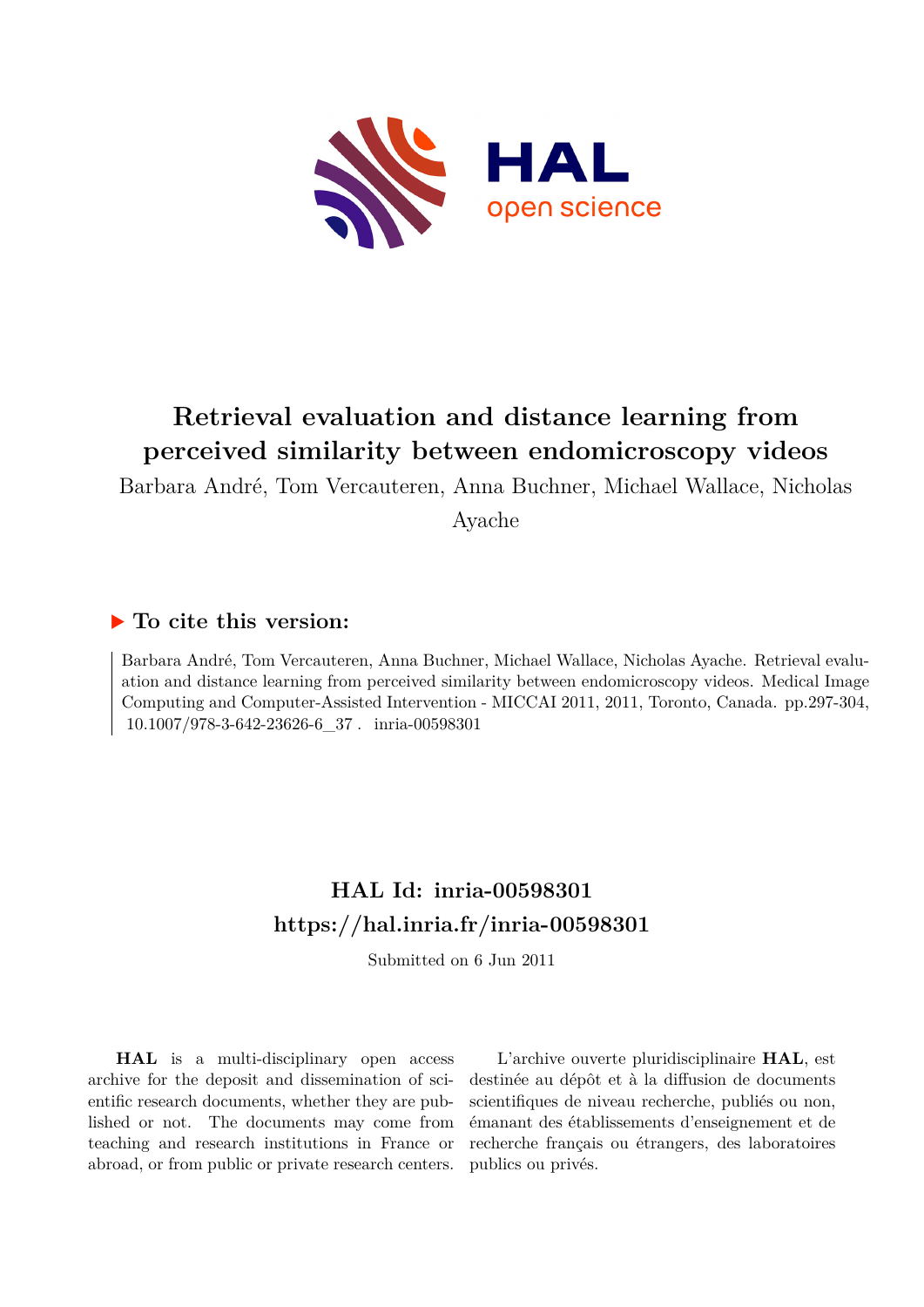## Retrieval evaluation and distance learning from perceived similarity between endomicroscopy videos

Barbara André<sup>1,2</sup>, Tom Vercauteren<sup>1</sup>, Anna M. Buchner<sup>3</sup>, Michael B. Wallace<sup>4</sup>, and Nicholas Ayache<sup>2</sup>

<sup>1</sup>Mauna Kea Technologies, Paris <sup>2</sup>INRIA - Asclepios, Sophia-Antipolis  $3H$ ospital of the University of Pennsylvania, Philadelphia <sup>4</sup>Mayo Clinic, Jacksonville, Florida

Abstract. Evaluating content-based retrieval (CBR) is challenging because it requires an adequate ground-truth. When the available groundtruth is limited to textual metadata such as pathological classes, retrieval results can only be evaluated indirectly, for example in terms of classification performance. In this study we first present a tool to generate perceived similarity ground-truth that enables direct evaluation of endomicroscopic video retrieval. This tool uses a four-points Likert scale and collects subjective pairwise similarities perceived by multiple expert observers. We then evaluate against the generated ground-truth a previously developed dense bag-of-visual-words method for endomicroscopic video retrieval. Confirming the results of previous indirect evaluation based on classification, our direct evaluation shows that this method significantly outperforms several other state-of-the-art CBR methods. In a second step, we propose to improve the CBR method by learning an adjusted similarity metric from the perceived similarity ground-truth. By minimizing a margin-based cost function that differentiates similar and dissimilar video pairs, we learn a weight vector applied to the visual word signatures of videos. Using cross-validation, we demonstrate that the learned similarity distance is significantly better correlated with the perceived similarity than the original visual-word-based distance.

#### 1 Introduction

Successfully developed in the field of computer vision, content-based retrieval (CBR) methods also have valuable applications in the field of medical imaging. In particular, probe-based confocal laser endomicroscopy (pCLE) is a recent imaging technology that enables the endoscopist to acquire, in vivo, microscopic video sequences of the epithelium. Because in vivo diagnostic interpretation of a pCLE video is still challenging for many endoscopists, it could be supported by the automated real-time extraction of visually similar videos that have already been annotated with a textual diagnosis. We previously developed in [\[1\]](#page-8-0) a dense bag-of-visual-words (BoW) method for pCLE video retrieval, called "Dense-Sift", which provides qualitatively relevant retrieval results. When evaluated in terms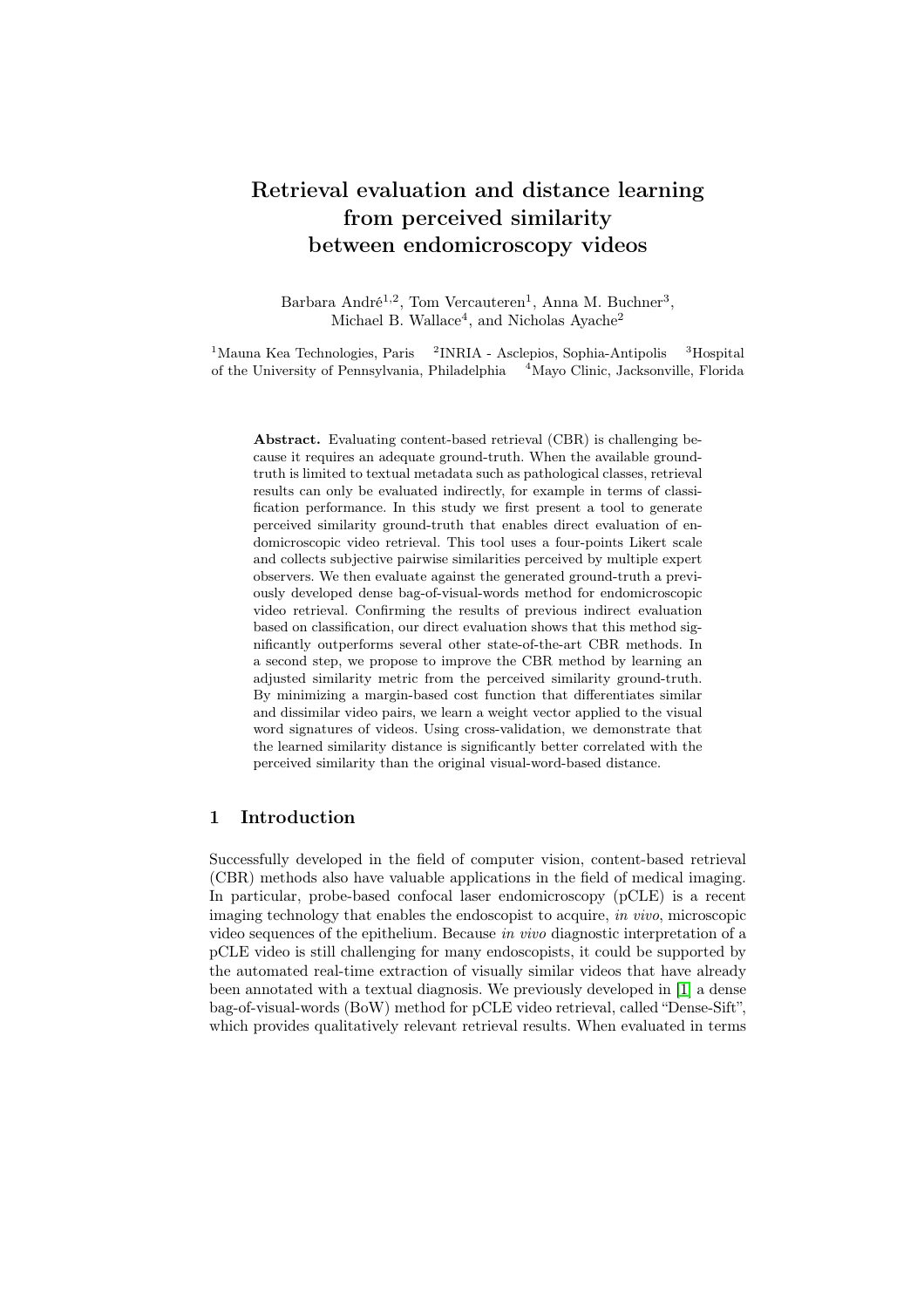#### 2 B. André et al.

of classification, "Dense-Sift" was shown to significantly outperform several stateof-the-art CBR methods referred to as "competitive methods" in Section [2.](#page-2-0) However, there is a high variability in the appearance of pCLE videos, even within the same pathological class. In order to measure the adequacy of pCLE video retrieval, we propose to evaluate the "Dense-Sift" method directly in terms of visual similarity distance. To this purpose, we develop in Section [3](#page-3-0) an online survey tool called "Visual Similarity Scoring" (VSS) to help pCLE experts in generating a perceived similarity ground-truth. In Section [4,](#page-4-0) all state-of-the-art methods are evaluated against the generated ground-truth and we show that, with statistical significance, "Dense-Sift" proves to be the best. Leveraging the perceived similarity used for evaluation purposes, we propose, in a second step, to improve the "Dense-Sift" retrieval method by learning from this ground truth an adjusted similarity metric. Our metric learning technique, presented in Section [5,](#page-6-0) is based on a visual word weighting scheme which we evaluate using cross-validation. The learned similarity metric is shown to be significantly better correlated with the perceived similarity than the original visual-word-based distance.

#### <span id="page-2-0"></span>2 State-of-the-art in CBR and distance metric learning

Among the state-of-the-art methods in CBR, the BoW method of Zhang et al. [\[2\]](#page-8-1), referred to as "HH-Sift", is particularly successful for the retrieval of texture images in computer vision. Whereas "HH-Sift" combines the sparse "Harris-Hessian" detector with the SIFT descriptor, the competitive "Textons" method proposed by Leung and Malik [\[3\]](#page-8-2) is based on a dense description of local texture features. Adjusting these approaches for pCLE retrieval, the "Dense-Sift" method of [\[1\]](#page-8-0) uses a dense SIFT description. Such a description is invariant to in-plane rotations or translations changes that are due to the motion of the pCLE miniprobe in contact with the epithelium, and to the possible illumination changes that are due to the leakage of fluorescein used in pCLE. "Dense-Sift" also enables the extension from pCLE image retrieval to pCLE video retrieval by leveraging video mosaicing results. Another CBR method shown as a competitive method in [\[1\]](#page-8-0) is the "Haralick" [\[4\]](#page-8-3) method based on global statistical features. In this study, we choose to evaluate these four CBR methods in terms of visual similarity distance, in order to compare their retrieval performances.

Distance metric learning has been investigated by rather recent studies to improve classification or recognition methods. Yang et al. [\[5\]](#page-8-4) proposed a "boosted distance metric learning" method that projects images into a Hamming space where each dimension corresponds to the output of a weak classifier. Weinberger et al. [\[6\]](#page-8-5) explored convex optimizations to learn a Mahalanobis transformation such that distances between nearby images are shrunk if the images belong to the same class and expanded otherwise. At the level of image descriptors, Philbin et al. [\[7\]](#page-8-6) have a similar approach that transforms the description vectors into a space where the clustering step more likely assigns matching descriptors to the same visual word and non-matching descriptors to different visual words.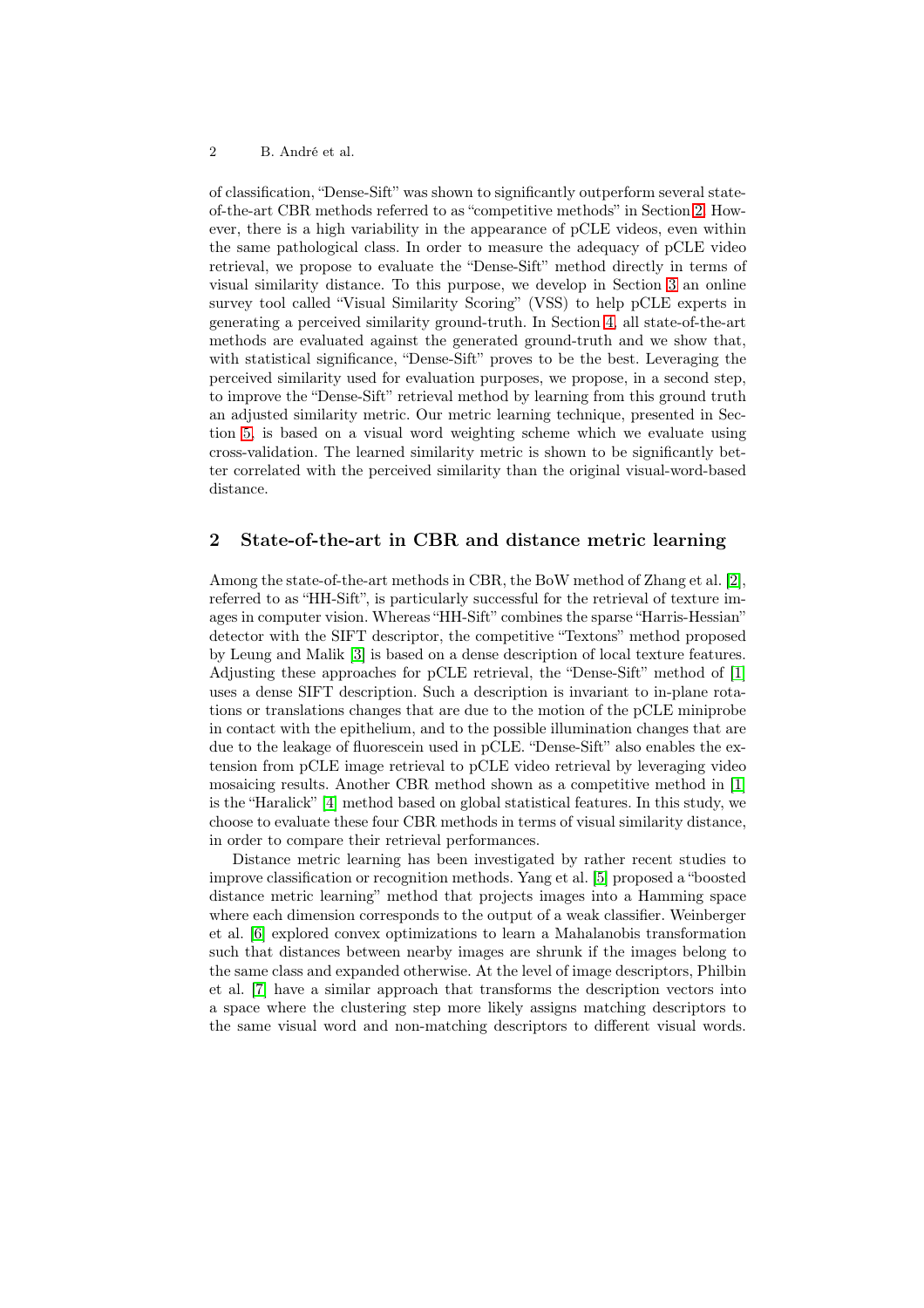Since the second approach relies on a matching ground-truth that is closer to the pairwise similarity ground-truth that we present in the next section, our proposed metric learning technique is inspired from the method of [\[7\]](#page-8-6) and applies the transformation to the visual words signatures of videos.

#### <span id="page-3-0"></span>3 Generation of perceived similarity ground-truth

Our video database contains 118 pCLE videos of colonic polyps that were acquired from 66 patients for the study of Buchner et al. [\[8\]](#page-8-7). The length of these videos is ranging from 1 seconds to 4 minutes. To generate a pairwise similarity ground-truth between these videos, we designed an online survey tool, called VSS [\[9\]](#page-8-8), that allows multiple human observers, who are fully blinded to the video metadata such as the pCLE diagnosis, to qualitatively estimate the perceived visual similarity degree between videos. The VSS tool proposes, for each video couple, the following four-points Likert scale: "very dissimilar", "rather dissimilar", "rather similar" and "very similar". Because interpreting whole video sequences requires a lot of time, the VSS supports this task by making available the whole video content and for each video, a set of static mosaic images providing a visual summary. Indeed, Dabizzi et al. [\[10\]](#page-8-9) recently showed that pCLE mosaics have the potential to replace pCLE videos for a comparable diagnosis accuracy and a significantly shorter interpretation time. We also paid attention to how video couples should be drawn by the VSS. If the video couples had been randomly drawn, the probability of drawing dissimilar videos would be much higher than the probability of drawing very similar videos, which would thus be poorly represented in ground-truth data. To solve this problem, we used the *a priori* similarity distance  $D_{prior}$  computed by the "Dense-Sift" method to

<span id="page-3-1"></span>

Fig. 1: Schematic outline of the online "Visual Similarity Scoring" tool showing an example of a scoring process, where 3 video couples  $(V0, V1)$ ,  $(V0, V2)$  and  $(V0, V3)$ are proposed. Each video is summarized by a set of mosaic images.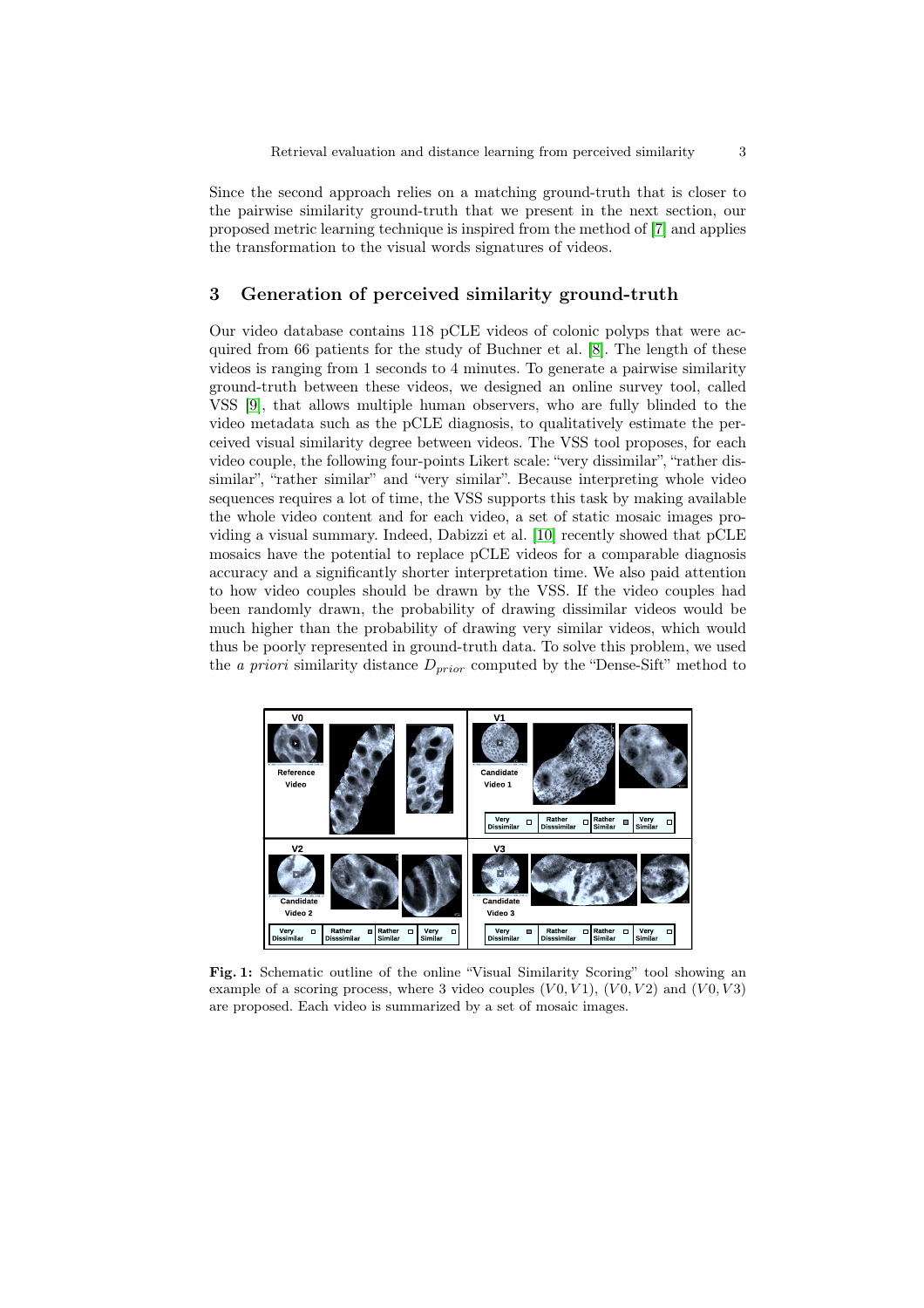#### 4 B. André et al.

draw according to the following law: the probability of drawing a video couple  $(V1, V2)$  is proportional to the inverse of the density of  $D_{prior}(V1, V2)$ . Each scoring process, as illustrated in Fig. [1,](#page-3-1) is defined by the drawing of 3 video couples  $(V0, V1)$ ,  $(V0, V2)$  and  $(V0, V3)$ , where the candidate videos  $V1$ ,  $V2$ and  $V3$  belong to patients that are different from the patient of the reference video  $V0$ , in order to exclude any patient-related bias. 17 observers, ranging from middle expert to expert in pCLE diagnosis, performed as many scoring processes as they could. The averaging time to score 3 video couples during one scoring process was 10 minutes. Our generated ground-truth can be represented as an oriented graph  $G = (V, E)$  where the nodes V are the videos and where each couple of videos may be connected by zero, one or multiple edges representing the similarity scores. As less than 1% of these video couples were scored by more than 4 distinct observers, it was not relevant to measure inter-observer variability. In total, 3804 similarity scores were given on 1951 distinct video couples. Only 14.5% of all 13434 distinct video couples were scored. Although the similarity graph is very sparse, we demonstrate in the following sections that it constitutes a first valuable ground-truth, not only for retrieval evaluation but also to learn an adjusted similarity distance.

#### <span id="page-4-0"></span>4 Evaluation of CBR methods against ground-truth

<span id="page-4-1"></span>The evaluation of a CBR method against ground-truth can be qualitatively illustrated by the four superimposed histograms  $H_L, L \in \{-2, -1, +1, +2\}$  shown in



Fig. 2: Histograms of L-scored similarity distances computed by the CBR methods.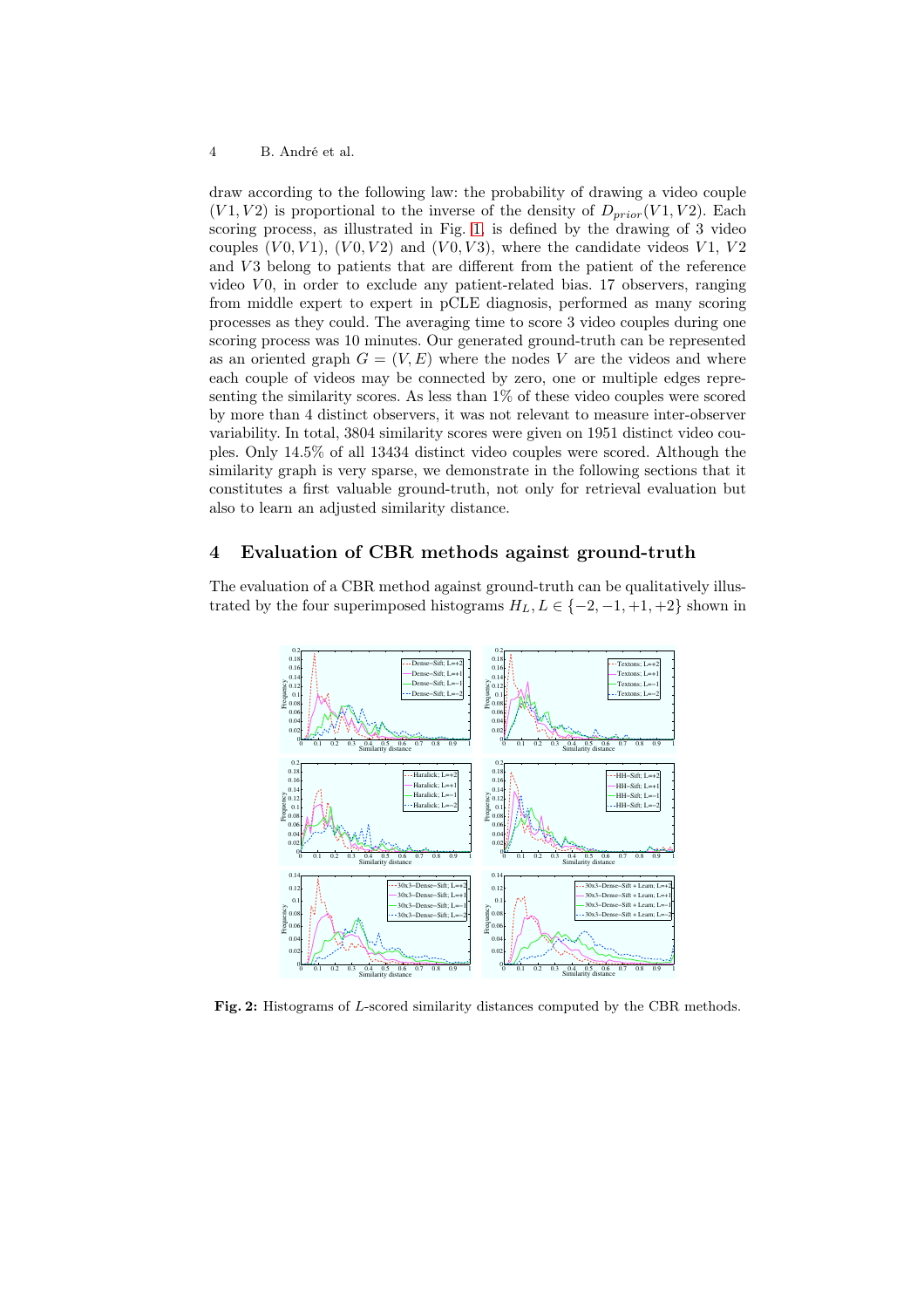Fig. [2:](#page-4-1)  $H_L$  is the histogram of the similarity distances which were computed by the CBR method in the restricted domain of all L-scored video couples, where  $L$  is one of the four Likert points from "very dissimilar" to "very similar". We observe that these histograms are correctly ordered with respect to the four Likert points for all methods, except for "HH-Sift" that switches  $H_{-1}$  and  $H_{-2}$ . We also notice that the histograms are better separated for "Dense-Sift" than for the other methods. This is quantitatively confirmed by the histogram separability measures, given by the Bhattacharyya distance, that are shown in the supplemental material.

Possible indicators of the correlation between the visual-word-based similarity distance and the ground-truth distance are Pearson  $\pi$  product moment, Spearman  $\rho$  and Kendall  $\tau$ . Compared to  $\pi$  which measures linear dependence based on the data values,  $\rho$  and  $\tau$  are better adapted to the psychometric Likert scale because they measure monotone dependence based on the data ranks [\[11\]](#page-8-10). Kendall  $\tau$  is less commonly used than Spearman  $\rho$  but its interpretation in terms of probabilities is more intuitive. To assess statistical significance for the comparison between the correlation coefficients that are associated to each CBR method, we have to perform the adequate statistical test. First, ground-truth data lying on the four-points Likert scale are characterized by a non-normal distribution, so data ranks should be used instead of data values. Second, the rank correlation coefficients measured for two methods are themselves correlated because they both depend on the same ground-truth data. For these reasons, we perform Steiger's Z-tests, as recommended by Meng et al. [\[12\]](#page-8-11), and we apply it to Kendall  $\tau$ . The correlation results shown in Table [1](#page-5-0) demonstrate that, with statistical significance, "Dense-Sift" is better than all other competitive methods, while "Textons" and "Haralick" are better than "HH-Sift".

Standard recall curves are a common means of evaluating retrieval performance. However, because of the sparsity of the ground-truth, it is not possible to compute them in our case. Instead, we need "sparse recall" curves. At a fixed number  $k$ , we define the sparse recall value of a CBR method as the percentage of L-scored video couples, with  $L = +1$  or  $+2$ , for which one of the two videos has

<span id="page-5-0"></span>

| CBIR.                         | M1               | M2        | MЗ                               | $\mathbf{M}4$ | M5              | M6.      |
|-------------------------------|------------------|-----------|----------------------------------|---------------|-----------------|----------|
| method M                      | $30x3$ -DS-learn | $30x3-DS$ | Dense-Sift (DS)                  | Textons       | Haralick        | HH-Sift  |
| Pearson $\pi$                 | $52.8\%$         | 46.0 $%$  | 47.8 %                           | 32.7%         | $33.8\%$        | $15.7\%$ |
| standard error $\sigma_{est}$ | $0.8\%$          | $0.9\%$   |                                  |               |                 |          |
| Spearman $\rho$               | 56.6 %           | 49.0 $%$  | $51.5\%$                         | 35.4 %        | $34.2\%$        | 21.8 %   |
| standard error $\sigma_{est}$ | $0.9\%$          | $1.1\%$   |                                  |               |                 |          |
| Kendall $\tau$                | $52.6\%$         | $45.2\%$  | 47.0 %                           | $32.1\%$      | $30.6\%$        | $19.4\%$ |
| standard error $\sigma_{est}$ | $0.9\%$          | $1.0\%$   |                                  |               |                 |          |
| Steiger's Z-test on $\tau$    | $>$ M2           |           | ${\rm >~M4\text{-}M5\text{-}M6}$ | ${\rm >M6}$   | $> \mathbf{M6}$ |          |
| $p$ -value $p$                | $p = 0.018$      |           | $p < 10^{-4}$                    | $p < 10^{-4}$ | $p < 10^{-4}$   |          |

Table 1: Indicators of correlation between similarity distance computed by the CBIR methods and ground-truth.  $\sigma_{est}$  is the standard deviation of the estimator, it can be computed from the standard deviation of the n samples  $\sigma_{samples} = \sqrt{n-1} \sigma_{est}$ . The difference between methods  $\mathbf{M4}$  and  $\mathbf{M5}$  is not statistically significant ( $p > 0.3$ ).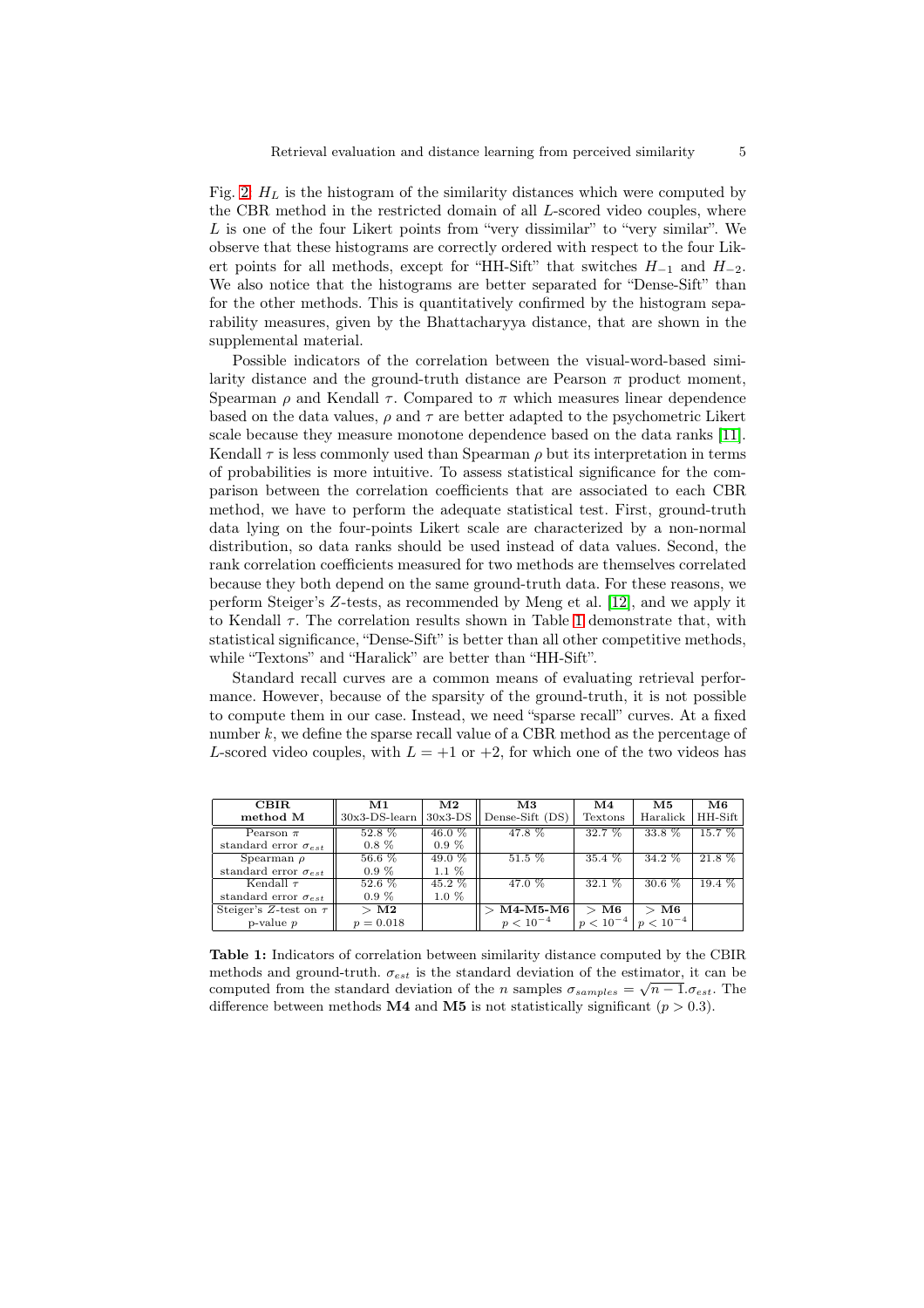been retrieved among the k nearest neighbors of the other video. Sparse recall curves in Fig. [3](#page-6-1) show that "Dense-Sift" extracts similar videos much faster than the other methods in a small retrieval neighborhood, which is clinically relevant for our pCLE application. Thus, local similarity distances are better captured by the "Dense-Sift" method.

#### <span id="page-6-0"></span>5 Distance learning from perceived similarity

As mentioned in Section [2,](#page-2-0) we now propose a metric learning technique that is inspired from the method of Philbin et al. [\[7\]](#page-8-6). Our objective is to transform video signatures, that are histograms of visual words, into new signatures where visual words are now weighted by a vector  $w$  that better discriminates between similar videos and dissimilar videos. We thus consider two groups:  $D_+$  is the set of video couples that have been scored with  $+2$  or  $+1$ , and  $D_-\$  is the set of video couples that have been scored with −2 or −1. Our constraints are the following: the weights  $w$  should be positive in order to maintain the positiveness of visual word frequencies, the  $\chi^2$  metric used by standard BoW methods should

<span id="page-6-1"></span>

Fig. 3: Sparse recall curves associated the two methods in L-scored domains.

<span id="page-6-2"></span>

Fig. 4: Example of pCLE video query with its 3 nearest neighbors retrieved by "Dense-Sift" before and after metric learning. Videos are represented by mosaic images.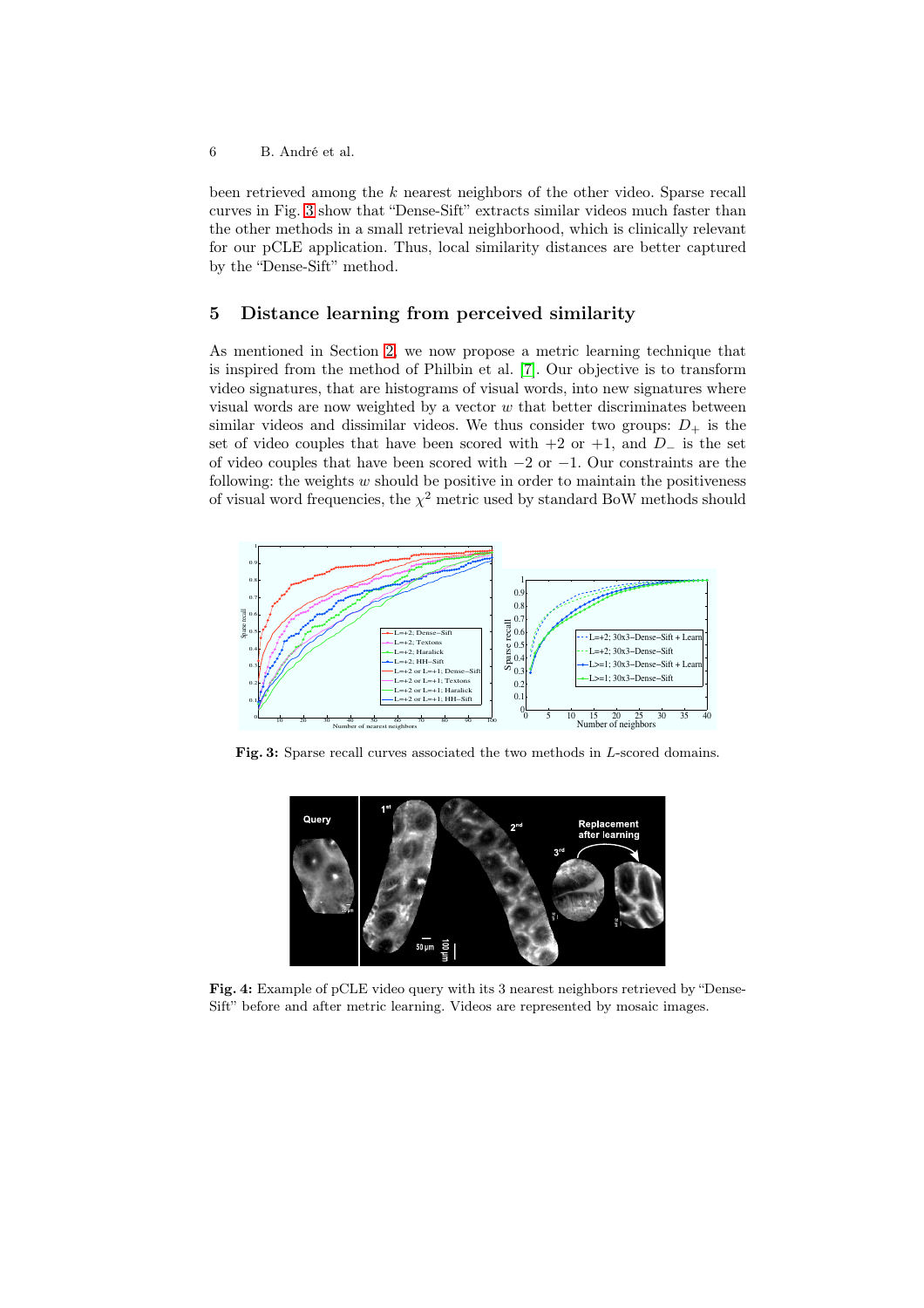be the distance between video signatures and the new signatures should be L1 normalized before  $\chi^2$  distances are measured. We optimize the transformation  $w$  by minimizing the following margin-based cost function:

$$
f(w) = \frac{1}{Card(D_{+})} \sum_{(x,y)\in D_{+}} L(b - \chi^{2}(\frac{w \circ s_{x}}{||w \circ s_{x}||_{L1}}, \frac{w \circ s_{y}}{||w \circ s_{y}||_{L1}}))
$$
  
+  $\gamma \frac{1}{Card(D_{-})} \sum_{(x,y)\in D_{-}} L(\chi^{2}(\frac{w \circ s_{x}}{||w \circ s_{x}||_{L1}}, \frac{w \circ s_{y}}{||w \circ s_{y}||_{L1}}) - b)$ 

where b is the margin, x is a pCLE video,  $s_x$  is the vector representing the visual word signature of x,  $\circ$  is the Hadamard (element-wise) product,  $L(z) = log(1 +$  $e^{-z}$ ) is the logistic-loss function and  $\gamma$  is a constant that potentially penalizes either dissimilar nearby videos or similar remote videos. The learned similarity distance is then defined by  $D_{learn}(x, y) = \chi^2(\frac{w_{opt} \circ 1s_x}{\lim_{n \to \infty} \chi^2})$  $\frac{w_{opt} \circ 1 s_x}{||w_{opt} \circ s_x||_{L1}}, \frac{w_{opt} \circ s_y}{||w_{opt} \circ s_y||}$  $\frac{d}{\|w_{opt} \circ s_y\|_{L1}}).$ 

To exclude the learning bias, we apply this distance learning technique using  $m \times q$ -fold cross-validation: we performed m random partitions of our database into q video subsets. Each of these subsets is successively the testing set and the two others the training set for both video retrieval and distance learning. To eliminate patient-related bias, all videos from the same patient are in the same subset. Given our sparse ground-truth,  $q$  must be not too large in order to have enough similarity scores in each testing set and not too small to ensure enough similarity scores in the training set.

For our experiments, we took  $m = 30$  and  $q = 3$ . Then, by choosing  $\gamma = 5$ and  $b = ($  median  $(H_{+2,+1}^{train}) +$  median  $(H_{-2,-1}^{train})/2$  as an intuitive value for the margin  $b$  for each training set, we show in the following that we obtain satisfying correlation results with respect to the ground truth.

As "Dense-Sift" proved to be the best CBR method, we propose to use its visual word signatures as inputs of the learning process in order to improve its visual-word-based distance. In order to compare the performances of the learned similarity distance with those of the visual-word-based distance, "Dense-Sift" was re-trained on each training subset and re-evaluated on corresponding testing subsets. We call "30x3-fold-Dense-Sift" the cross-validated "Dense-Sift" without metric learning and "30x3-fold-Dense-Sift-learn" the same one improved by metric learning. The superimposed histograms  $H_L$  for the retrieval method before and after learning are represented in the bottom of Fig. [2.](#page-4-1) We observe that these histograms are better separated after the metric learning process, which is confirmed by the Bhattacharyya distances shown in the supplemental material.

Although the sparse recall curves of the retrieval method before and after learning are very close to each other, as shown in Fig. [3,](#page-6-1) the metric learning process globally improved the performance of the retrieval method in terms of perceived visual similarities. Indeed, the correlation results shown in Table [1](#page-5-0) demonstrate that, with statistical significance, the learned similarity distance is better correlated than the original visual-word-based distance with the groundtruth similarity distance. Besides, for some cases as the one shown in Fig. [4,](#page-6-2) we observe that first neighbors are qualitatively more similar after metric learning.